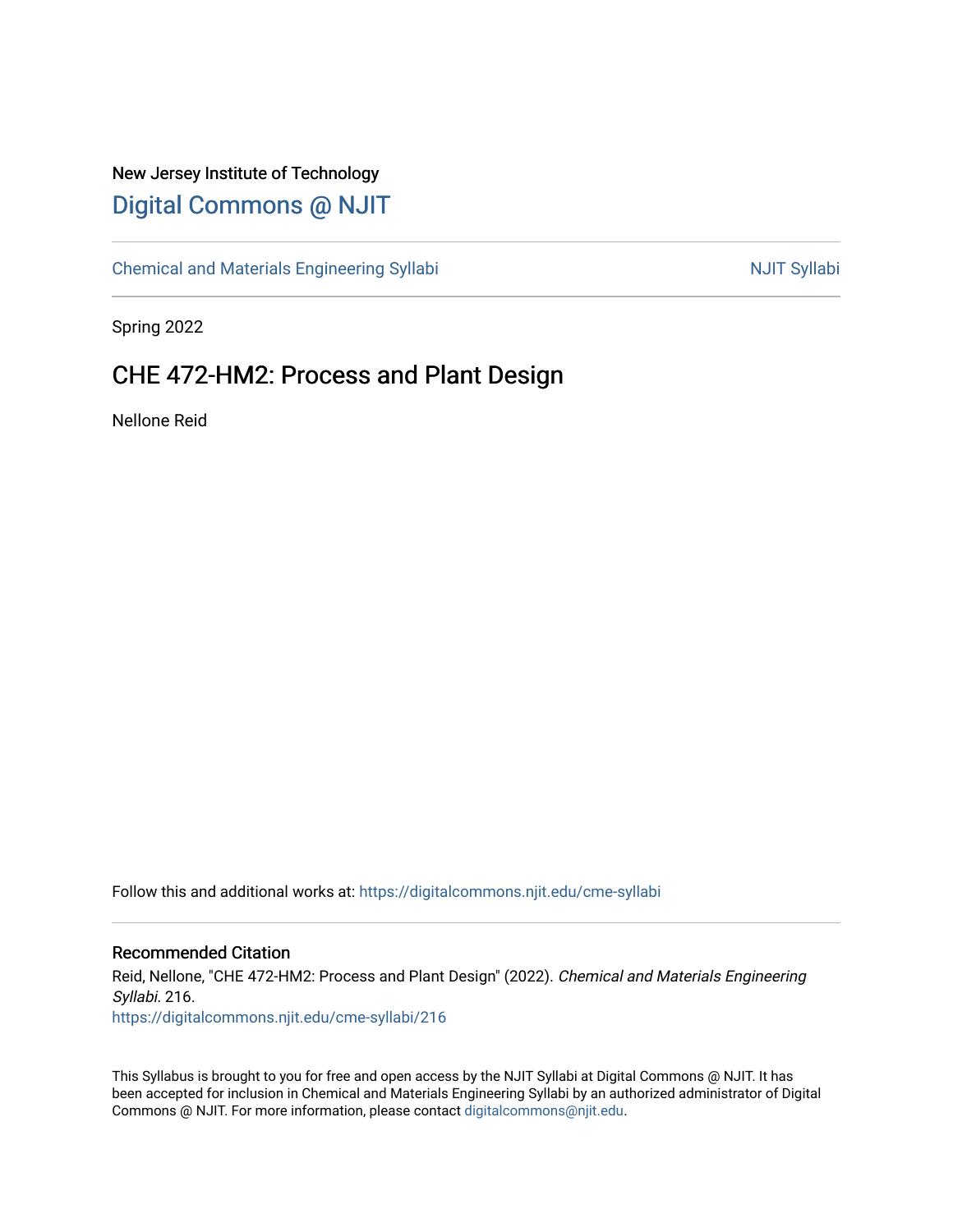# **ChE 472: Process and Plant Design Spring 2022**

**Instructor:** Dr. Nellone Reid, Senior University Lecturer **Office:** 364 Tiernan Hall, Phone: 973-596-2995, E-mail: nellone.e.reid@njit.edu **Webex Link:** <https://njit.webex.com/meet/ner3> **TA:** Siddharth Tripathi **TA Email:** st699@njit.edu **Class Hours:** ChE 472 Honors: Tuesday, Thursday, 4:00 - 5:50 PM, Room: Tier 411 **Office Hours:** Monday/Wednesday: 10:00 AM – 12:00 PM

# Course Description and Requirements

Process and Plant Design is the capstone course in Chemical Engineering, involving an open-ended process design project, including process simulation, equipment specifications and economics. Each student will be expected to bring all knowledge acquired in previous coursework (mathematics, physics, chemistry, thermodynamics, unit operations, reaction engineering, etc.) and apply it to this class.

# Course Objectives

- 1. Develop improved understanding of the basic building blocks of process design, as well as their implementation in steady state process simulation tools
- 2. Design a given process (or parts of) including the selection and sizing of processing equipment and material of construction to meet desired needs and specifications within constraints.
- 3. Perform capital and operating cost analysis (cash flow, profitability analysis etc.) for a given project
- 4. Develop interpersonal project management/team work skills.
- 5. Deliver a successful written report and oral presentations that communicates technical results from a given process design project.
- 6. Evaluate a process's safety, health, and environmental impacts.

## Learning Materials

**Textbook Required:** Chemical Engineering Design - Principles, Practice and Economics of Plant and Process Design (2nd edition) by Gavin Towler, Ray Sinnott, Elsevier (2013) ISBN- 9780080966595

**Calculator:** A high-end calculator (TI-83, TI-84 or TI-84SE) is required for solving exam problems

**Software:** ASPEN PLUS, Microsoft Excel, Microsoft Visio, Microsoft PowerPoint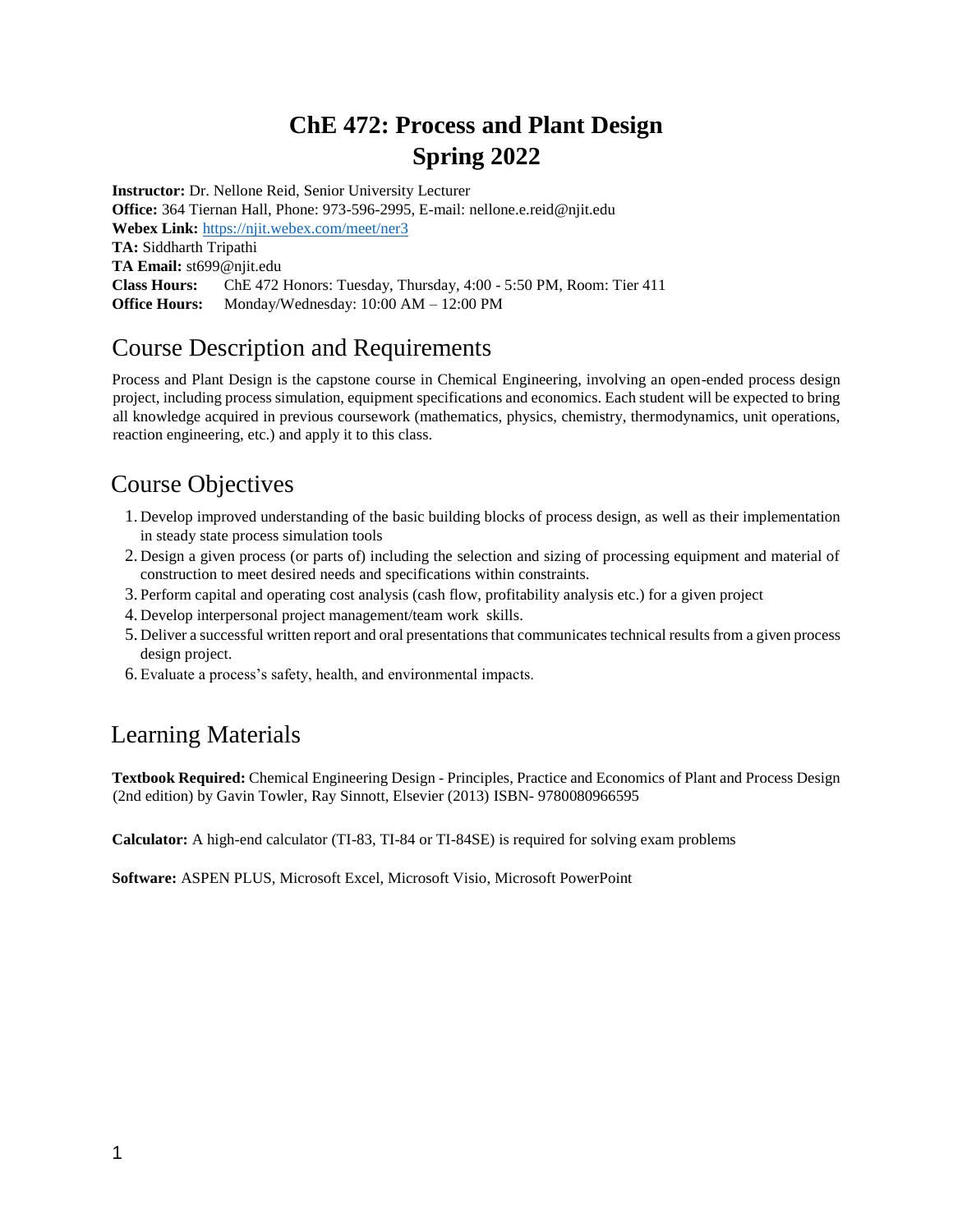# Assessment and Grading

#### Assignments:

All assignments will count equally. Reports demonstrating attention to detail and organization, as well as research invested into attaining a deeper understanding of a problem and its solution, will tend to score higher. Collaboration aimed at investigating / cross-teaching is encouraged. However, plagiarism will be dealt with harshly, per the Academic Integrity policy explained below.

| Assignments/Groupwork     | 25% |
|---------------------------|-----|
| Exam(s)                   | 15% |
| <b>Final Presentation</b> | 20% |
| Honors Project            | 10% |
| <b>Final Project</b>      | 30% |
|                           |     |
|                           |     |
|                           |     |

**Final Project:** Final Project grading will be heavily based on the effective and judicious use of process simulation tools and self-developed excel spreadsheets for equipment sizing and economic evaluation, and others:

- Entering components appropriately and entering conditions/stream properties correctly
- Selecting appropriate thermodynamic/physical properties method(s)
- Obtaining not just converged, but correct/appropriate solutions for a given problem
- Present (written and oral) overall stream tables using requested units of measurement
- Develop block flow diagrams, process flow diagrams and piping and instrumentation diagrams
- Develop economic assessments for a given process

# Course Outline

#### **Week Topic**

- 1 Introduction
- 2 Process Flowsheet Development
- 3 Mass and Energy Balances
- 4 Utilities and Energy Efficient Design
- 5 Process Simulations
	- Instrumentation and Process Design/Materials of
- 6 Construction
- 7 **OPEN**
- 8 Capital Cost Estimation
	- Engineering Economy; Economics Case Study;
- 9 Sensitivity Analysis
- 10 **Exam**
- 11 Financial Operating Model
- 12 **OPEN**
- 13 Safety and Loss Prevention
- 14 General Site Considerations
- 15 **OPEN**

### Specific Goals for the Course

The student will be able to

- 1. perform literature review and market analysis on assigned chemical processing industry.
- 2. prepare heat and mass balances over an integrated continuous process by hand.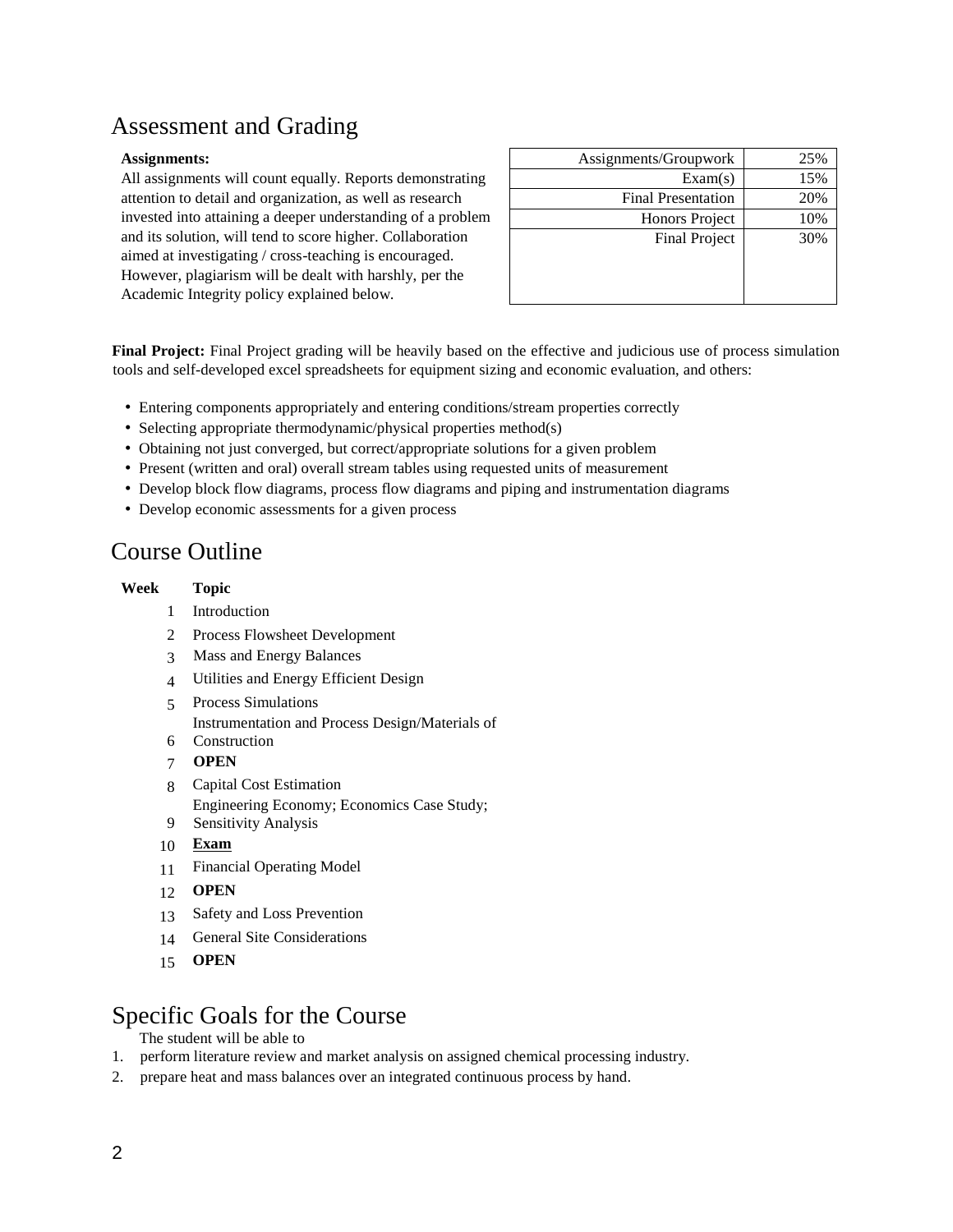- 3. develop a simulation model to generate heat and material balance of a process, including utility consumption and design of heat exchanger, reactor, and pipe sizing.
- 4. conduct preliminary feasibility study of the plant design assigned.
- 5. address complex engineering problems involving wide-ranging or conflicting technical issues, no obvious solution, problems not encompassed by current standards and codes, or involving diverse groups of stakeholders.
- 6. produce solutions that meet specified needs with consideration of public health, safety, and welfare, as well as global, cultural, social, environmental, and economic factors
- 7. formulate economic analysis based on the calculated capital cost estimation and annual operating cost.
- 8. identify interrelationship between equipment in the process, economic analysis, process/equipment constraints, and optimization methods to obtain optimum solution.
- 9. communicate research, calculations, simulations, results and conclusions via oral and written text, equations, graphical data presentation, drawings, and computer display of results.
- 10. identify effects of particular chemical process on political, social, legal, environmental, health, safety, loss prevention, cultural, and demographic situations.
- 11. apply the concepts of hazard and risk to the analysis of chemical processes, infrastructure, plant site, etc., informed by engineering ethics.
- 12. lead/participate the main tasks and project scheduling while learning to work in teams.
- 13. function professionally and behave ethically.

#### **This course explicitly addresses the following student outcomes: 1, 2, 3, 4, 5, 7**

## Policies

**NJIT Honor Code:** The NJIT Honor Code will be upheld and any violations will be brought to the immediate attention of the Dean of Students.

**Special Needs:** If you need accommodations due to a disability please contact Chantonette Lyles, Associate Director of Disability Support Services, Fenster Hall Room 260 to discuss your specific needs. A Letter of Accommodation Eligibility from the Disability Support Services office authorizing your accommodations will be required.

### Lectures

- Attendance is strongly recommended.
- Cell phones should be turned off during both lectures and exams and not allowed under any circumstances.
- Laptops will be permitted only if necessary for class activities.
- No eating any time during the classes.

## Course materials, office hours and correspondence

• The course Canvas page is the main platform for delivering information about the course. All relevant course materials and assignments will be posted on Canvas, so a student should check it regularly.

• The students are strongly encouraged to attend Office Hours held bi-weekly. Long questions, which require derivations will be discussed only during the Office Hours and will not be answered by email.

- Questions regarding grades can be discussed only during the Office Hours.
- E-mail and Canvas correspondence is intended only for quick questions. Questions which require a detailed discussion should be discussed in person during the Office Hours.
- All correspondence should be conducted in a professional style, using formal English.
- To assure quick response to your emails, please add "ChE472" in the subject of your emails.
- The instructor reserves the right not to respond to emails if the email does not have a greeting or a signature.